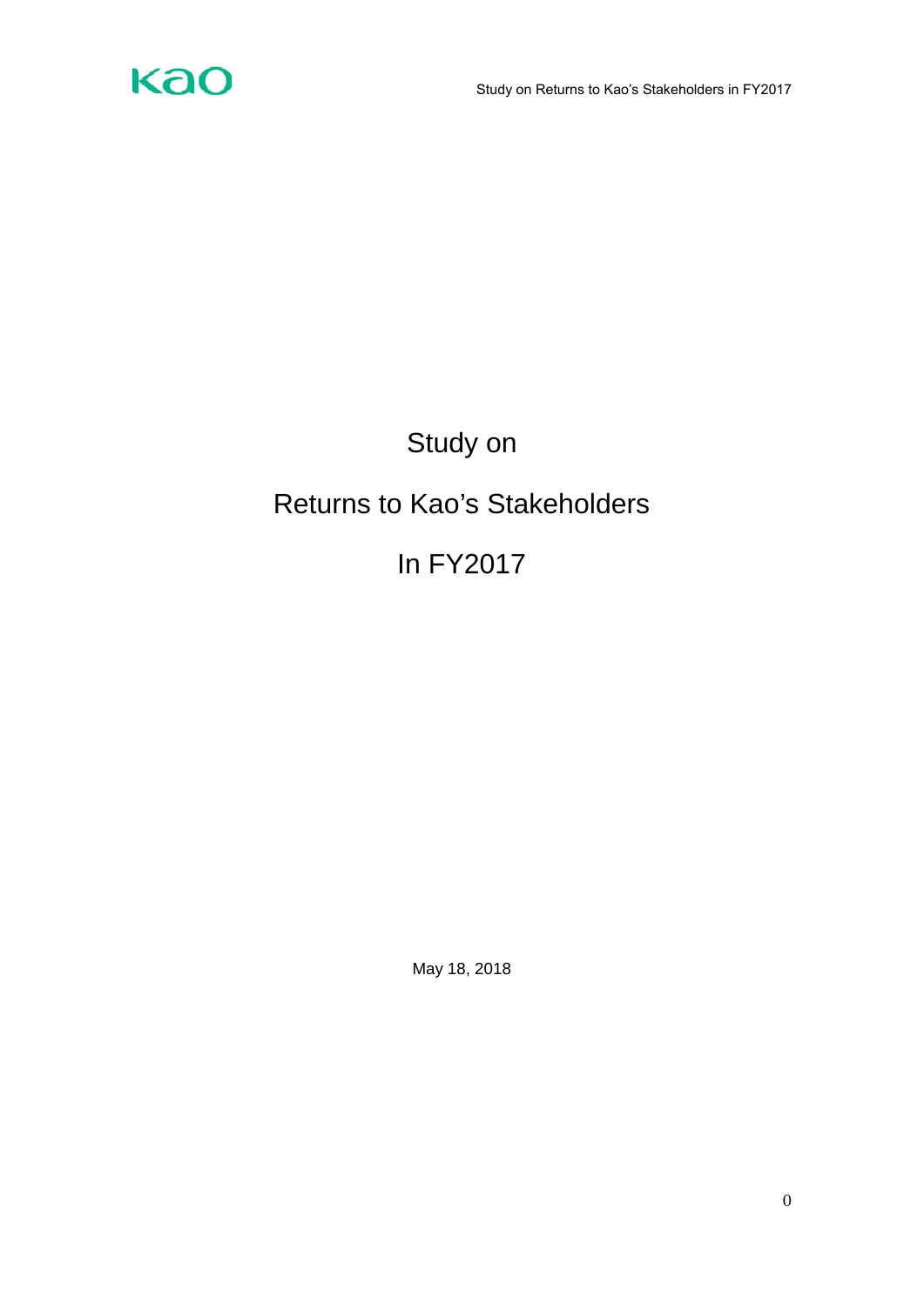

### **Contents**

| $\mathbf 1$ |     |  |  |
|-------------|-----|--|--|
| 2           |     |  |  |
|             |     |  |  |
|             | (2) |  |  |
|             |     |  |  |
| 3           |     |  |  |
| 4           |     |  |  |
|             |     |  |  |
|             | (2) |  |  |
|             |     |  |  |
| 5           |     |  |  |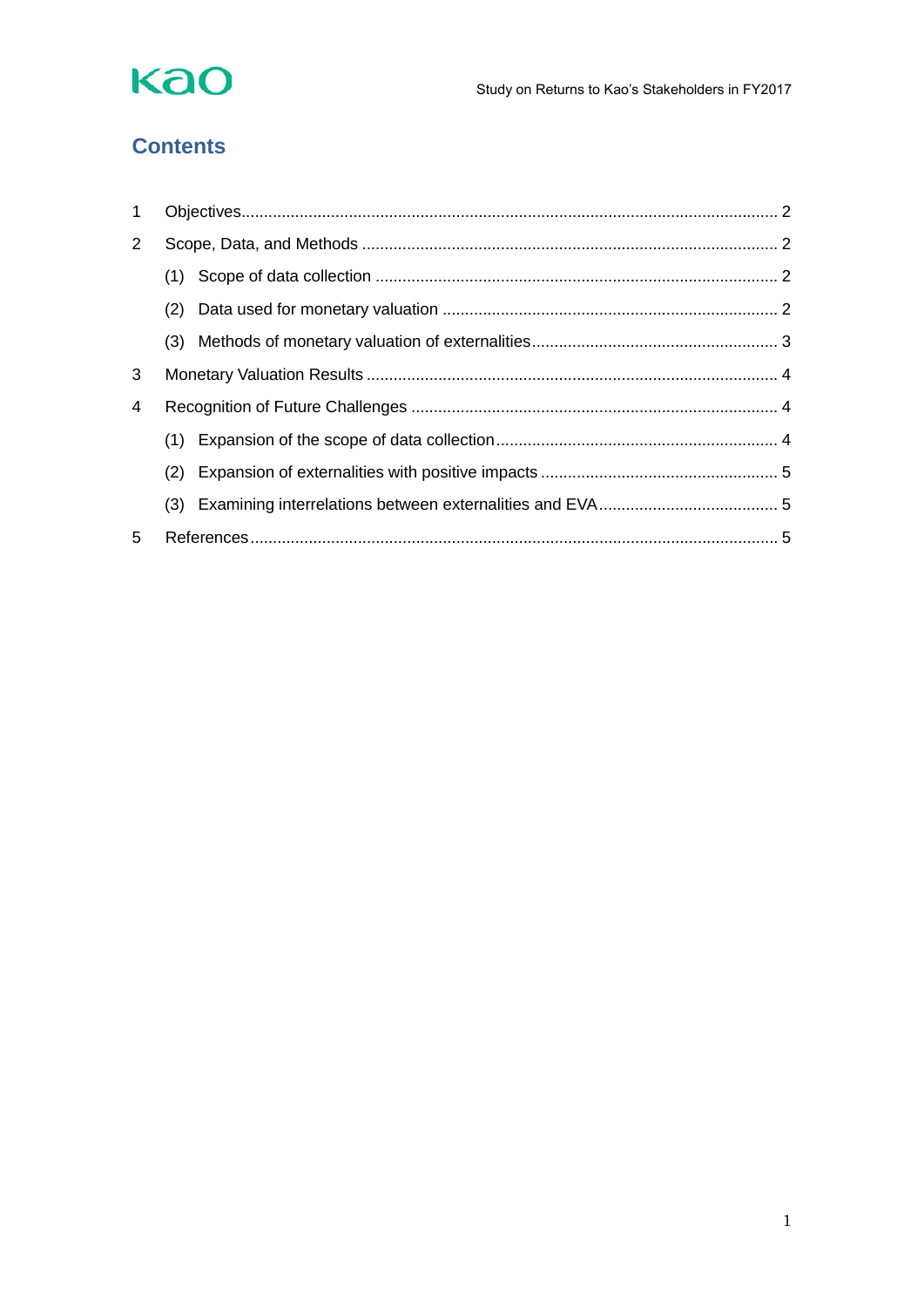## kac

### <span id="page-2-0"></span>**1 Objectives**

The Kao Group strives for the wholehearted satisfaction and enrichment of the lives of people globally and to contribute to the sustainability of the world, with products and brands of excellent value that are created from the consumers' and customers' perspectives. We have been seeking to improve our corporate value, aiming for sustainable, profitable growth and to contribute to social sustainability through the Kao Way, our corporate philosophy that has been in existence since our establishment. Going forward, we will hold fast to the fundamental value of the Kao Way – Integrity – as we strive for further growth. We will stay true to the slogan, "Transforming Ourselves to Drive Change," set forth in the Mid-term Plan K20, and elevate the use of our assets to a higher dimension. We will accelerate our efforts to return the benefits of our sustainable growth to all stakeholders, including shareholders, employees, clients, and society. We would like all stakeholders to become keenly aware that Kao is a must-have in this world and to have higher expectations for us.

Through the operations of the Kao Group in FY2017, this initiative is the first step toward finding methods to maximize benefits for stakeholders by quantifying and monetizing social and environmental externalities (both positive and negative). We are fully cognizant that there is room for improvement in the way we have estimated the monetary value. We aim to make continuous improvements and better reward our stakeholders in line with the Mid-term Plan K20.

### <span id="page-2-1"></span>**2 Scope, Data, and Methods**

### <span id="page-2-2"></span>**(1) Scope of data collection**

Kao Corporation,<sup>1</sup> a consolidated subsidiary of Kao Corporation,<sup>2</sup> and its equity-method affiliates\*.

\*1 and 2 include manufacturing sites including logistics hubs and non-manufacturing sites.

### <span id="page-2-3"></span>**(2) Data used for monetary valuation**

The following data is for the period from January 1, 2017 until December 31, 2017:

- Retained earnings
	- $\triangleright$  Earnings (sales, other operating revenues, financial income, and share of profit in investments accounted for using the equity method), expenses (cost of sales, selling and general administrative expenses, other operating expenses, financial expenses, and income tax), and dividends
- Social externalities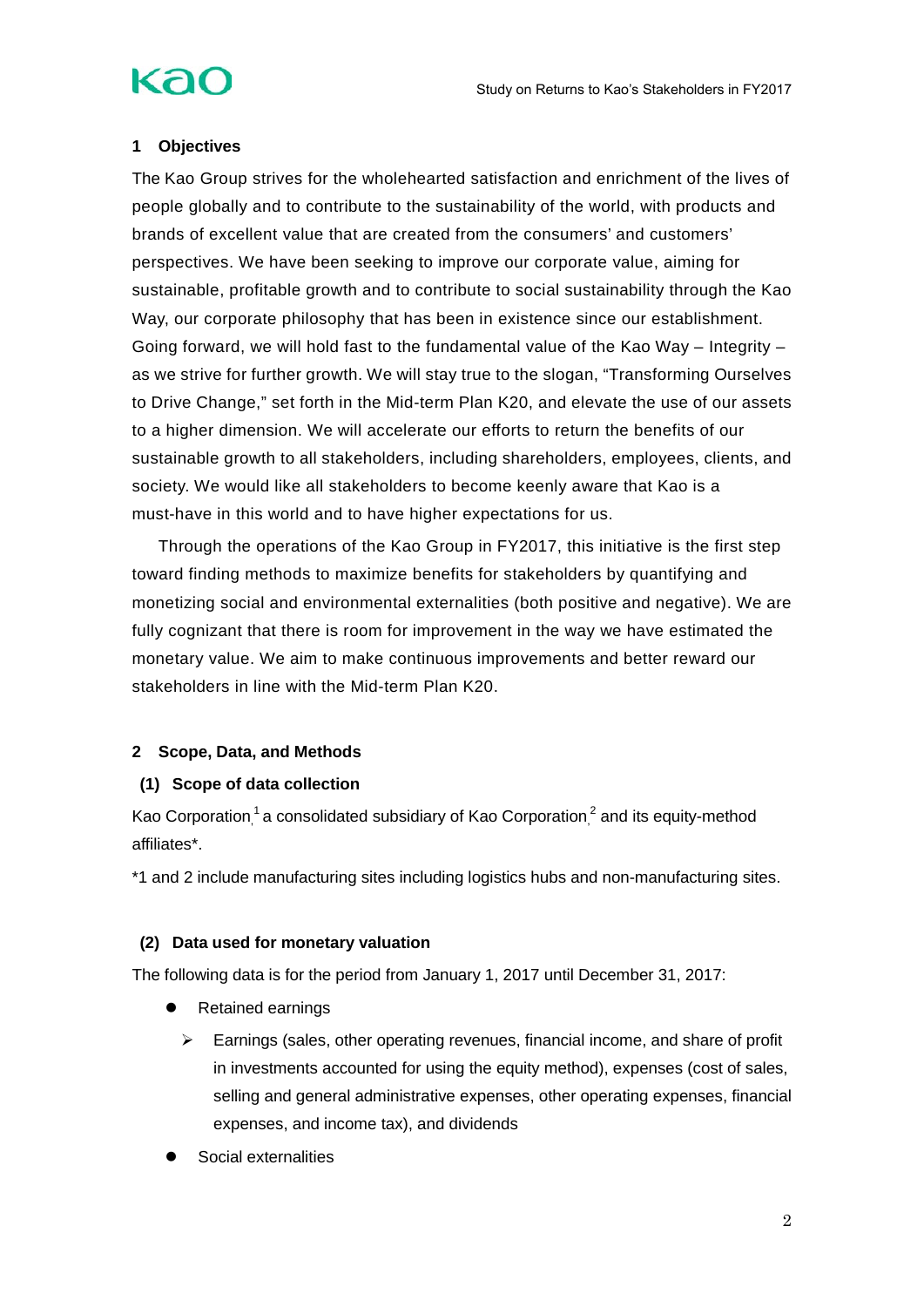- $\triangleright$  Health and safety (the numbers of deaths and people who are sick or injured), community investments (expenditures of both sanitation and education programs), and economic losses due to corruption (expenditures and others due to business operations in countries / regions where corruption risks are supposedly high)
- Environmental externalities
	- $\triangleright$  CO<sub>2</sub> emissions (Scope 1 and Scope 2), other emissions (PM10, NOx, SO<sub>2</sub>, mercury, arsenic, cadmium, chromium, lead, nickel, dioxin and furan, VOC, benzene, and polycyclic aromatic hydrocarbons), water withdrawal, biodiversity (altered/restored land areas), and waste (the amounts of landfill and incinerated waste)

### <span id="page-3-0"></span>**(3) Methods of monetary valuation of externalities**

In estimating the value of externalities, we have consulted the Redefining Value project advocated by the World Business Council for Sustainable Development (WBCSD). We calculated the amount in principle by multiplying the actual value of multiple items (health and safety, emissions, etc.) that impact our business activities by their respective conversion factors. As to "the economic losses of corruption," which is a part of externalities, however, we calculated indirectly by multiplying such cash expenditures as salaries and wages and taxes of countries where we mainly operate by the GDP loss factors of corresponding countries. This is because measuring the actual impact of "corruption" caused by our business activities is not feasible.

These actual values are those of the Kao Group for that particular fiscal year, while conversion factors have been taken from various reference materials. When conversion factors diverged, we picked the highest figure to obtain the maximum value.

The estimated value has been converted to Japanese yen based on the exchange rate as of FY2017 year-end.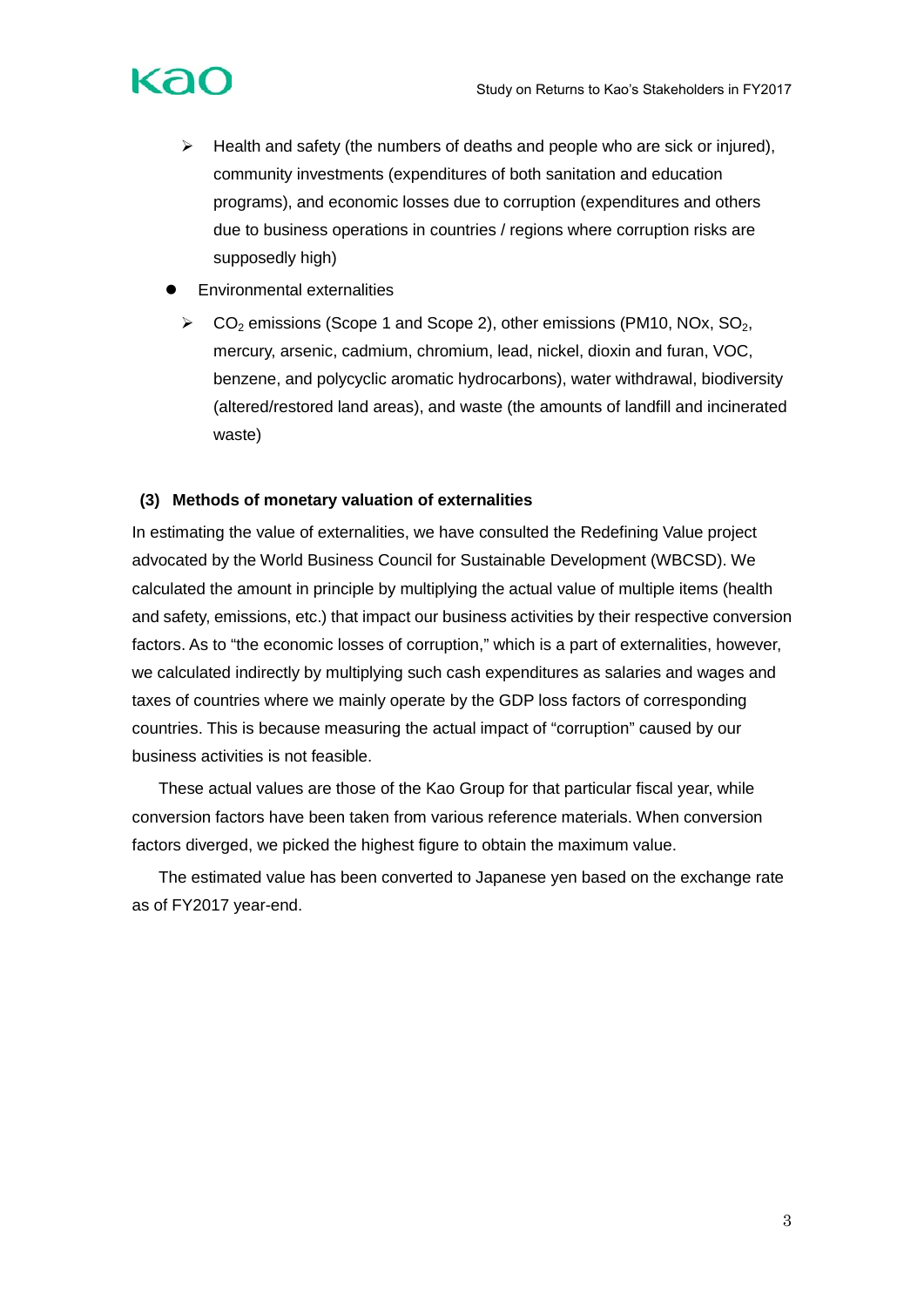

### <span id="page-4-0"></span>**3 Monetary Valuation Results**

(Vertical axis unit: Japanese yen)

Kao Group's residual value that takes into account externalities exceeds our retained earnings (after-tax profit minus dividends). This means that the combined value of the positive impacts we generate on our stakeholders exceeds the combined value of the negative impacts.

The top three externalities that comprise the total value of the positive impacts are salaries and wages, taxes to the government, and dividends to shareholders. Among them, dividends to shareholders are a component of Economic Value Added (EVA), which represents the "real profit" that reflects the cost of invested capital, a key management indicator for the Kao Group. We will further increase our positive impacts by generating a steady cash flow through EVA and providing stable and continuous dividends toward 40% target payout ratio.

The top three externalities that comprise the total negative-impact value are  $CO<sub>2</sub>$  (Scope 1 and Scope 2), corruption, and water. The Kao Group will maximize benefits to stakeholders by reducing our negative impacts, and thus, contributing to the soundness of society.

In comparison with the monetary valuation results of the Kao Group's business activities in FY2016, it was revealed that the residual value generated in FY2017 exceeded that of FY2016.

### <span id="page-4-1"></span>**4 Recognition of Future Challenges**

### <span id="page-4-2"></span>**(1) Expansion of the scope of data collection**

This document, as explained on the second page, encompasses the sets of data from Kao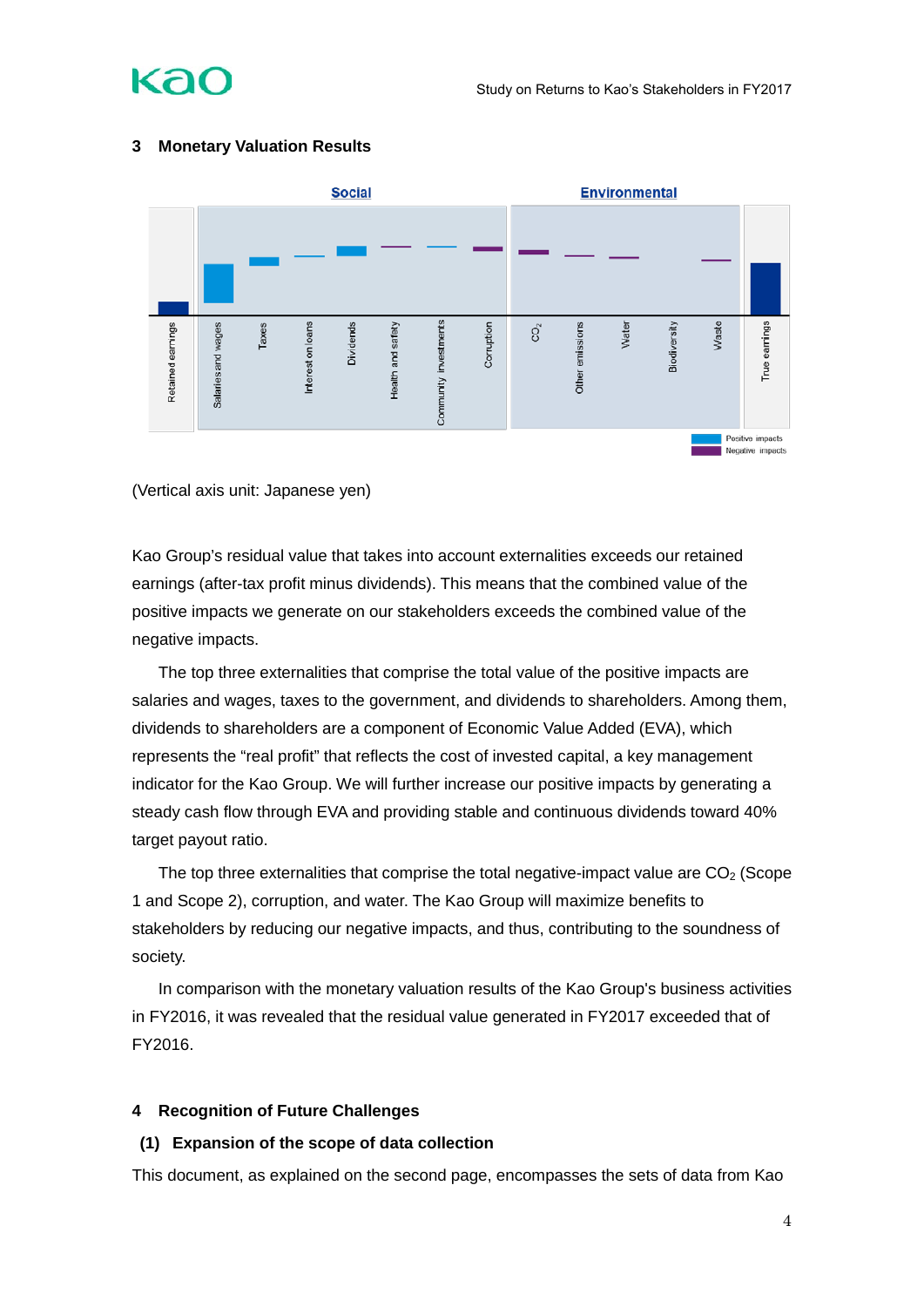## kac

Corporation, a consolidated subsidiary of Kao Corporation and its equity-method affiliates.

The nature of Kao Group's operations is that we must reduce environmental impacts associated with our products, such as the use of water and packaging materials, to maximize benefits to stakeholders. For this reason, we will expand the scope of data collection in the future to include the entire supply chain.

### <span id="page-5-0"></span>**(2) Expansion of externalities with positive impacts**

This document lists five externalities that contribute to the total positive impact: salaries and wages to employees, taxes to the government, interest payments to creditors, dividends to shareholders, and contributions to society through community development.

The Kao Group strives for the wholehearted satisfaction and enrichment of the lives of people globally and to contribute to the sustainability of the world, with products and brands of excellent value that are created from the consumer's and customer's perspective. This commitment is embraced by all members of the Kao Group as we work together with passion to share joy with consumers and customers in our core domains of cleanliness, beauty, health and chemicals. We will maintain our efforts to establish a method to calculate the positive impact that our products have on consumers and customers.

### <span id="page-5-1"></span>**(3) Examining interrelations between externalities and EVA**

EVA represents the "real profit" after the cost of invested capital and is a key management indicator for the Kao Group. We believe that continuous increases in EVA will also lead to our corporate value improvements, benefiting not only our shareholders but also the rest of our stakeholders in the long-run.

In this document, the externalities such as salaries and wages to employees, taxes to the government, and interest payments to creditors, are defined as value providers; i.e. they contribute to the positive value for maintaining the health of the society while they are expenses by EVA definition. Consequently, the Group's residual value is verified by including the externalities that are not included in EVA. We aim to maximize our value for all stakeholders through EVA management, by reducing adverse environmental and social impacts attributed to Kao Group's business activities.

### <span id="page-5-2"></span>**5 References**

This document has adopted as a framework the Redefining Value project advocated by the World Business Council for Sustainable Development (WBCSD). In calculating externalities with respect to the environment and society, we used the references below.